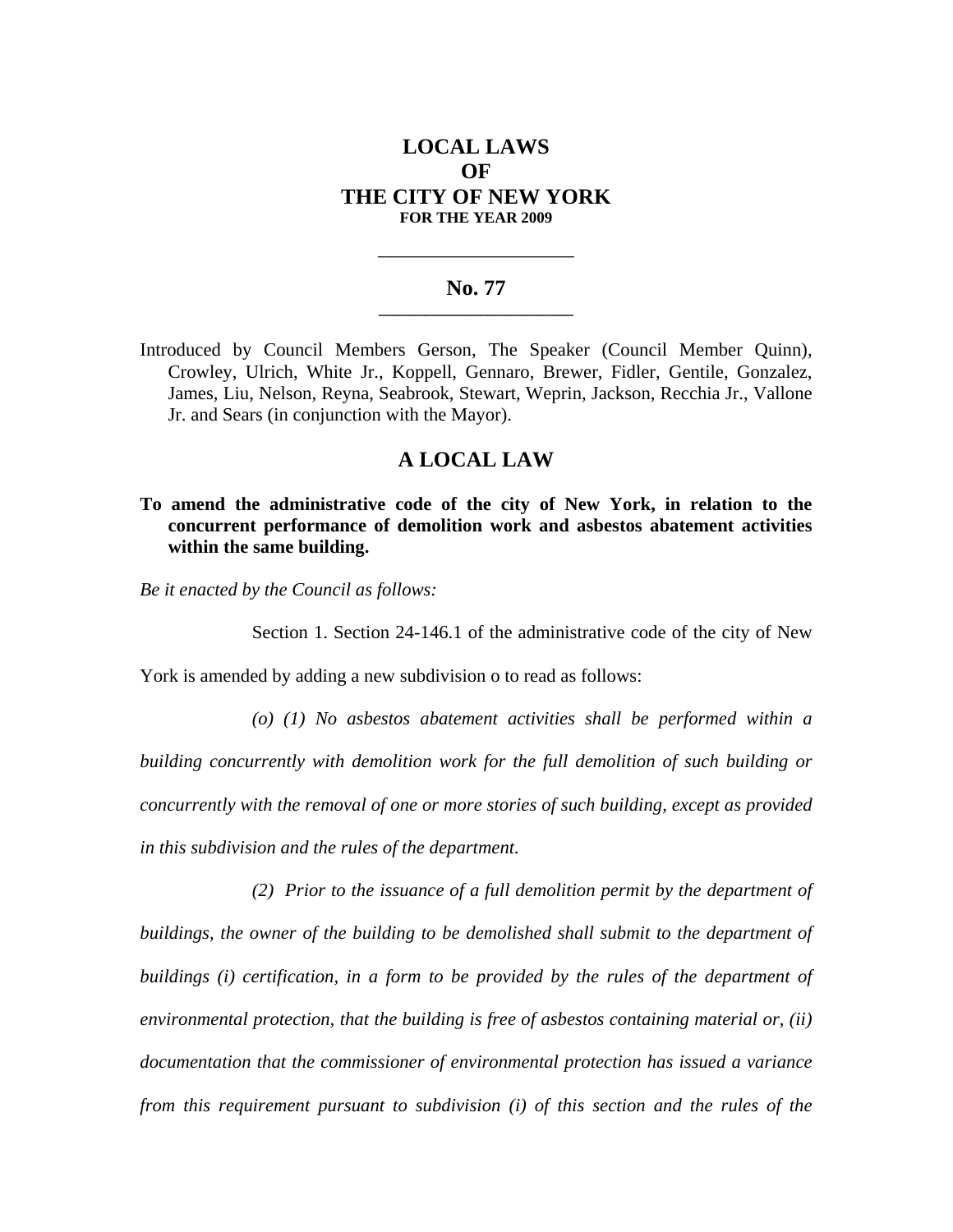*department, subject to the additional conditions set forth in paragraph four of this subdivision.* 

*(3) Prior to the issuance of an alteration permit by the department of*  buildings to remove one or more stories of a building, the owner of the building shall *submit certification to the department of buildings in a form to be provided by the rules of the department of environmental protection (i) that the stories to be removed are free of asbestos containing material and that no abatement activities will be performed anywhere in the building concurrently with the removal work authorized by such permit or (ii) that the commissioner of environmental protection has issued a variance from these requirements pursuant to subdivision (i) of this section and the rules of the department, subject to the additional conditions set forth in paragraph four of this subdivision.* 

 *(4) Prior to granting any variance pursuant to subdivision (i) of this section relating to the full demolition of a building or the removal of one or more stories of a building that would permit the performance of abatement activities concurrent with such demolition or removal work within the same building, the commissioner of environmental protection shall notify and consult with the commissioner of buildings and the fire commissioner regarding the appropriate safeguards for such work. Notwithstanding any inconsistent provision of section 24-146.3 of the administrative code, where a variance is issued to perform abatement activities and demolition or removal work concurrently within the same building, the asbestos abatement activities may not be performed without an asbestos permit issued pursuant to section 24-146.3, regardless of whether such a permit would otherwise be required to perform such*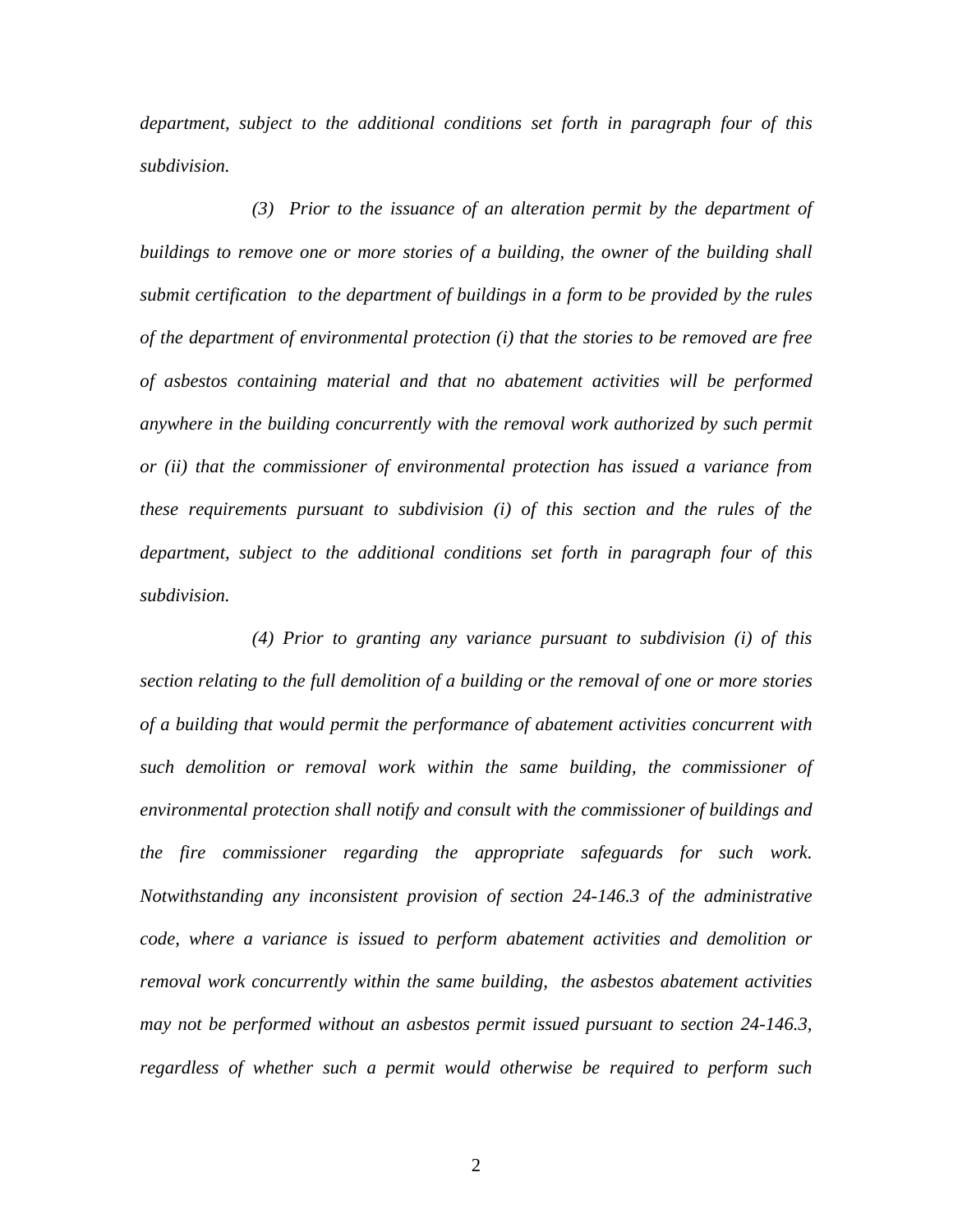*activity.* 

*(5) The commissioner shall post on-line within seven days notice of any variance granted under this subdivision with a statement of the reasons leading to his or her decision.* 

*(6) This subdivision shall not apply to full demolition or the removal of one or more stories performed as emergency work pursuant to article 215 of chapter 2 of title 28 of the administrative code where the emergency warrants immediate commencement of the work or full demolition with asbestos in place authorized in accordance with 12 NYCRR 56-11.5.* 

§2. Article 106 of chapter 1 of title 28 of the administrative code of the city of New York, as added by local law number 37 for the year 2009, is amended by adding new sections 28-106.1.1 and 28-106.1.2 to read as follows:

*§28-106.1.1 Full demolition permit. The commissioner shall not issue a full demolition permit unless the owner of the building provides certification in a form and manner to be provided in the rules of the department of environmental protection that (i) the building is free of asbestos containing material, or (ii) the commissioner of environmental protection, has issued a variance from this requirement in accordance with subdivision (o) of section 24-146.1 of the administrative code and the rules of the department of environmental protection, subject to the requirement that demolition work will be performed only in parts of the building that are certified free of asbestos containing material. The full demolition permit shall be subject to such additional conditions as the department of buildings may require of the permittee based on the size and complexity of the demolition job.*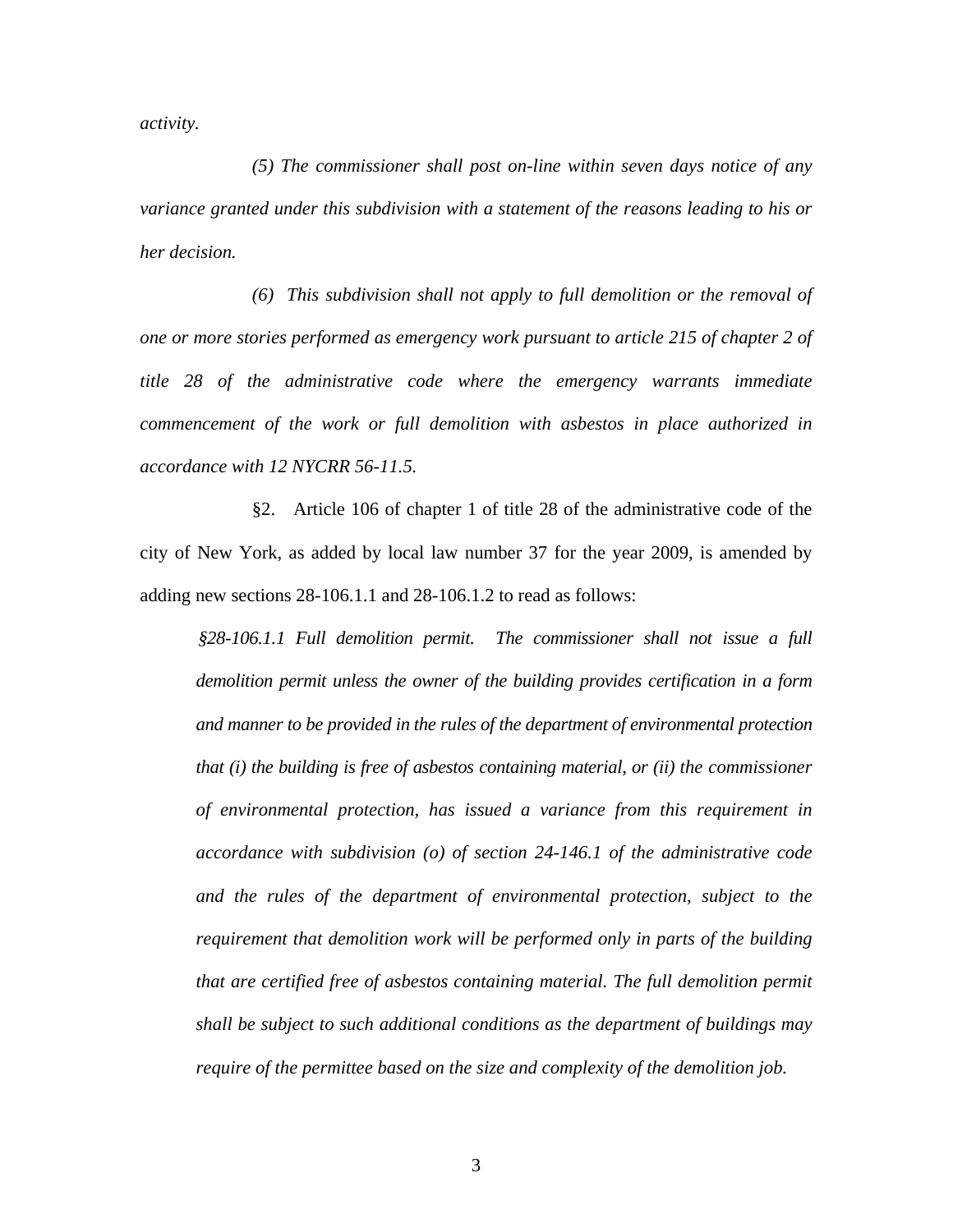*Exception: This section 28-106.1.1 shall not apply to full demolition performed as emergency work pursuant to article 215 of chapter 2 of this title where the emergency warrants immediate commencement of the work or full demolition with asbestos in place authorized pursuant to 12 NYCRR 56-11.5.* 

*§ 28-106.1.2 Alteration permit for the removal of one or more stories. The commissioner shall not issue an alteration permit for the removal of one or more stories of a building unless the owner of the building provides certification in a form and manner to be provided in the rules of the department of environmental protection that (i) the stories to be removed are free of asbestos containing material and that no abatement activities will be performed anywhere in the building concurrently with the removal work authorized by such permit or (ii) the commissioner of environmental protection has issued a variance from these requirements in accordance with subdivision (o) of section 24-146.1 of the administrative code and the rules of the department of environmental protection, subject to the requirement that work authorized by the alteration permit will be performed only in parts of the building that are certified free of asbestos containing material. The alteration permit shall be subject to such additional conditions as the department of buildings may require of the permittee based on the size and complexity of the work.* 

*Exception: This section 28-106.1.2 shall not apply to removal of one or more stories performed as emergency work pursuant to article 215 of chapter 2 of this title where the emergency warrants immediate commencement of the work.*